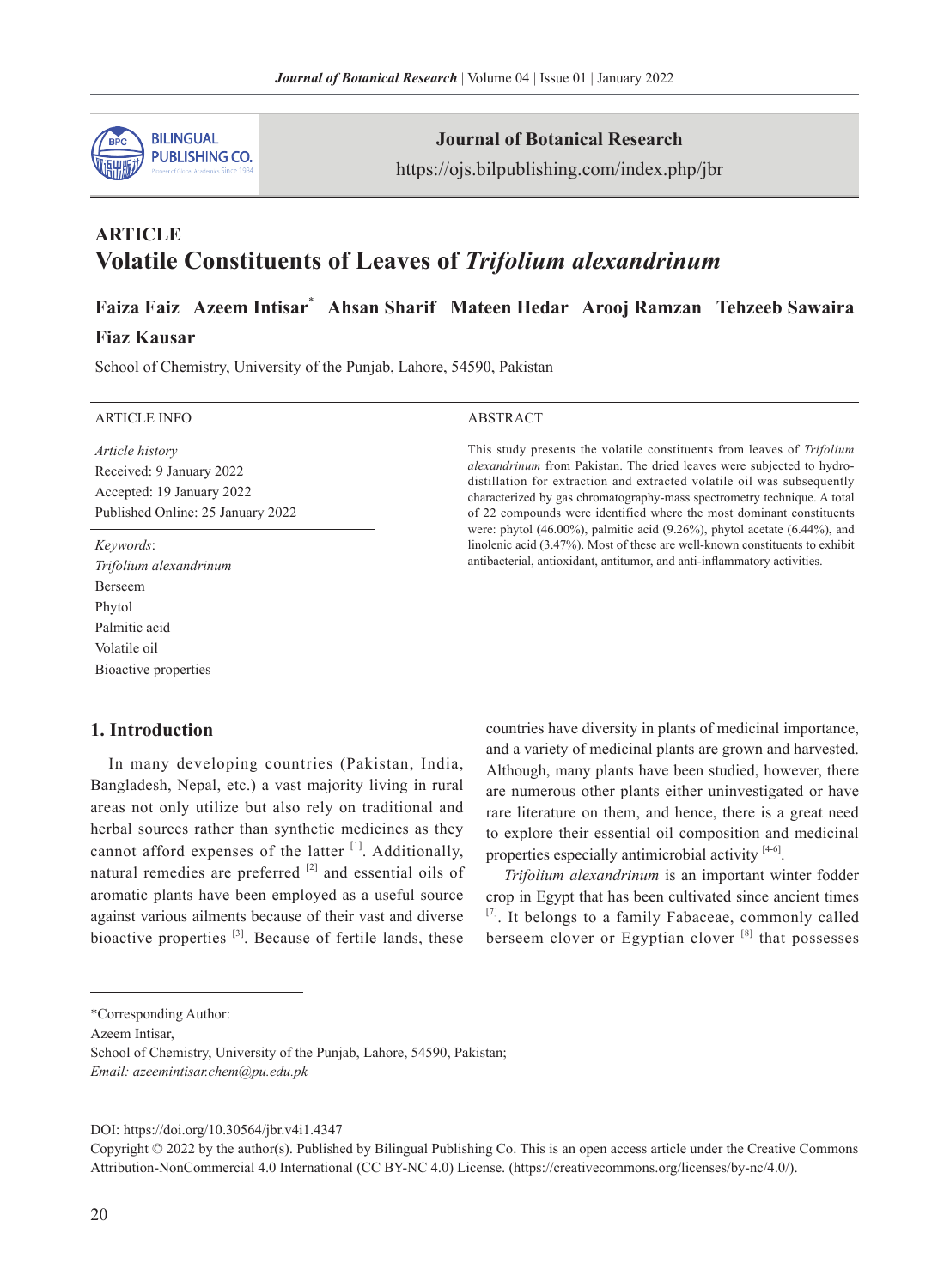antibacterial  $[9]$ , hepatoprotective  $[10]$ , phytoremediation  $[11]$ , and antidiabetic  $[12,13]$  activities. It is distributed in Pakistan, Egypt, Syria, Iran, South Africa, South America, Italy, India, and Australia<sup>[7]</sup>. Most species of this genus have been utilized as folk medicine in many countries. In Turkish traditional medicine, they are used as analgesics, antiseptics, and expectorants  $[9]$ . The flowers of Egyptian clover are yellowish-white in color, stems are hollow with alternate leaves possessing oblong leaflets. It grows upright as tall as 18-30 inches and contains 18-28% crude protein [8]. Berseem clover has become one of the fastest spreading fodder species of recent time. According to the most recent findings of an ethnobotanical survey conducted in Pakistan, the seeds of *T. alexandrinum* are a source of antidiabetic treatments, and the dried flowers are used to cure asthma, congestion, and ulcer, among other ailments. Wound healing, on the other hand, is accomplished using the entire plant. It is standard procedure in Iraqi Kurdistan to make decoctions from this clover leave for the cure of diarrhea [14].

Berseem may only be grown by seed, which is often sowed in the early fall months. It can be planted in a normal breeding ground or directly injected into the ground. Seeds of berseem can be planted alone or in a mixture with other plant species. It is combined with grasses (ryegrass) or with a seasonal grain crop such as oats to yield sufficient silage that can be stored for several months. It can be incorporated into rice-wheat crop production as a winter and early spring nutrition crop, and it is planted before or immediately after rice production to provide nutrients to the rice yield. In Australia, it is cultivated with other pulses such as balansa clover (*Trifolium resupinatum*), arrow leaf clover (*Trifolium vesiculosum*), and Persian clover (*Trifolium resupinatum*) to produce a more diverse crop. It is sometimes mixed with vegetables such as turnips or sarson (*Brassica juncea*) in various regions [15].

Legume family is one of the largest plant families, and the clover belongs to the genus Trifolium of this family  $[16]$ . Approximately 240 different clovers species  $[17]$  are found in the *Trifolium*, which can be found in subtropical and temperate locations throughout both continents. It has been discovered that mountains of east Africa, Mediterranean basin, and northwestern America are all home to *Trifolium* species, whereas there are no *Trifolium* species found in the southeastern Asian and Australian continents [16]. Several plants of this genus are being used as herbage plants for generations (e.g., *T. pannonicum Jacq., T. repens* L*., T. medium* L*.* etc.) apart from their use as traditional medicine in diverse cultures [16].

Clovers are extensively used for the treatment of psoriasis

and eczema for thousands of years, both in Asian and Europeans countries alike. As cough suppressant, antiseptic, painkiller, relaxant, and stimulant mixes*, T. repens* L*., T. pratense* L*.,* and *T. arvense* L*.* have been used in ancient Turkish medicine  $[17]$ . In the Mediterranean region, few species of this genus are grown as fodder for animals  $[9]$ . *T. repens L. and T. pratense L.* are prominent medicinal herbs used in Pakistan, and are effective for the treatment of pneumonia, sinus infections, fevers, encephalitis, and a febrile sensation in the body [18]. Native Americans have traditionally employed these medicinal herbs to treat exterior skin issues, lung ailments, as well as various abnormalities of the mental and hormonal systems [8].*T. pannonicum Jacq.* is a medicinal plant that grows wild, and is used by the locals for recovery of injury during the process of healing [19]. It is one of the most common natural pharmaceutical plants in the region. It was investigated that *T. angustifolium* L*.* extracts are used as the herbal remedy in Portugal to treat stomach cramps and diarrhea  $[20]$ . Egyptians have used the seeds of *T. alexandrinum L.* as an anti-diabetic medicine for thousands of years*. T. repens* L*.* is an antiparasitic cure used in herbal medicine by the Nagaland tribal communities to treat intestinal parasites. An in vivo investigation on animals has revealed that white clover has anti-inflammatory properties [16].

Over the last three years, more than 20 modern research works have been reported verifying the ethno - medicinal effectiveness of different *Trifolium* species. However, red clover is considered to be well-known among the *Trifolium* species, and it has been extensively studied in terms of therapeutic potential (particularly estrogenic effects) and agronomic relevance [14]. Red clover extracts are available for purchase as nutritional supplements in the marketplace. Although the antibacterial activity of isoflavones may have therapeutic efficacy for treating the disorders associated with hormones imbalancement, such as heart disease, menopausal problems, cancer, and osteoporosis, but there is currently no evidence to support this claim in the scientific community  $[21]$ .

The production of phenolic and polyphenolic chemicals by *Trifolium* plants, in addition to isoflavones, is well documented. These compounds include phenolic acids, flavonoids, clovamides (caffeic acid esters), saponins, and a variety of other compounds. The apical parts of 57 *Trifolium* plants have been examined for their clovamide content, flavonoids (mostly isoflavones), phenolic acids, and then divided in 5 groups based on the results of the analysis [16]. There are several species in Cluster 1 that have the highest percentages of isoflavones (51-97 mg/ g of dry mass), including *T. medium* L*., T. lappaceum*  L*., T. phleoides* Willd. etc. where *T. bocconei* Savi*.* and *T. angustifolium* L*.* are the members of Cluster 2, that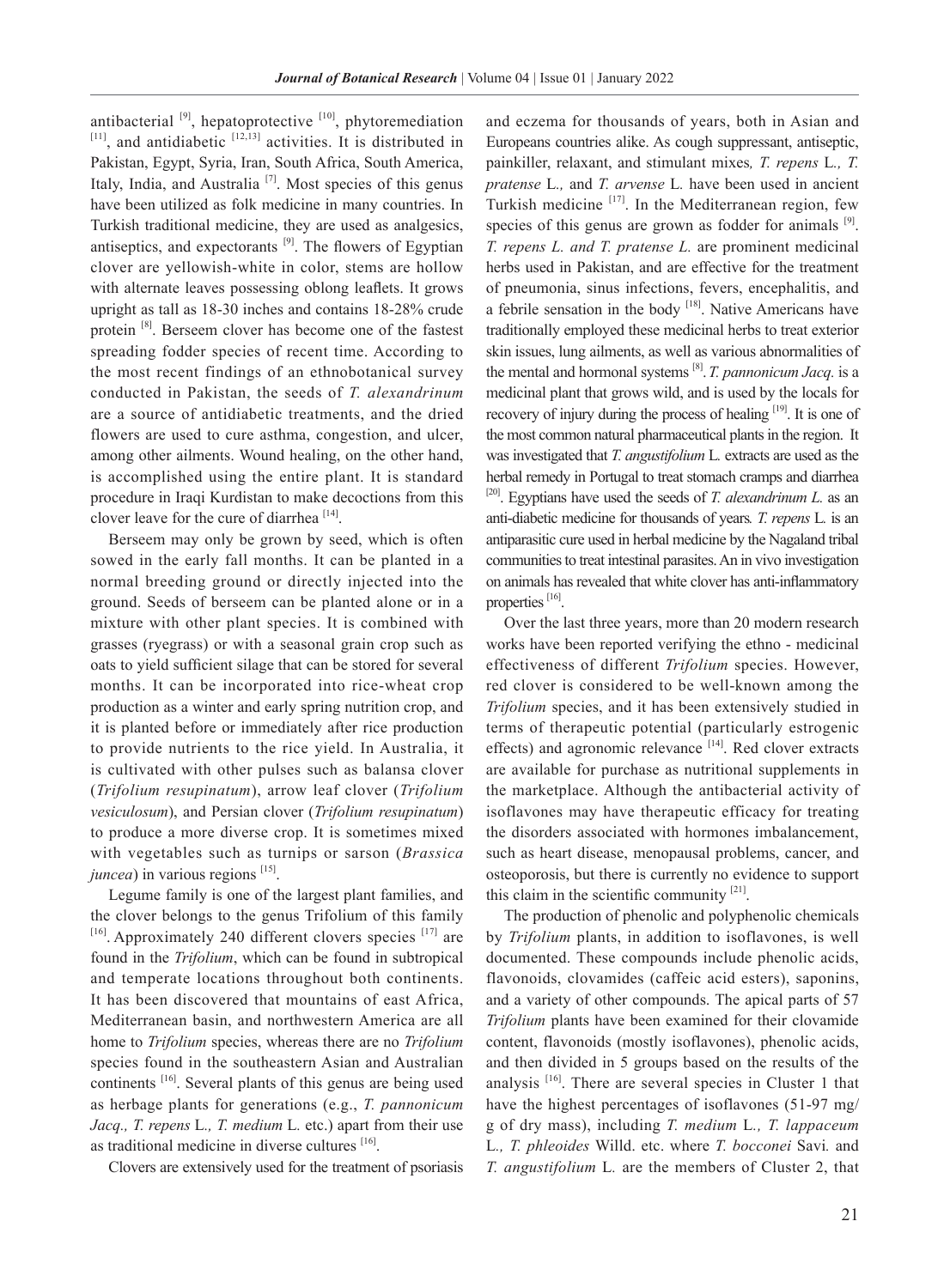contains species having very high flavonoid content of about 16- 32 mg /g of dry mass. Among plants of Cluster 3 are *T. isthmocarpum* Brot*., T. resupinatum* var. *majus* Boiss*.,* etc. with low total phenolics. The species in cluster 4 have a high content of phenolic acids, ranging from 1-1.8 percent of dry matter  $[16]$ . Plants belong to Cluster 5 contain high levels of phenolic content. Each of these clovers exhibited substantial quantities of clovamides, flavanoids and polyphenolic compounds [16].

However, chemical studies on different parts of *Trifolium alexandrinum* showed the existence of proteins, isoflavonoids, flavonoids and their glycosides, steroids, terpenoids, amino acids and their derivatives, and fatty acids [8,9]. Considering the significant pharmacological properties and very rare information on its volatile composition, its aroma was studied.

#### **2. Materials and Methods**

### **2.1 Plant Material**

Leaves of *Trifolium alexandrinum* were purchased from Akbari Market, Lahore, Pakistan. Drying, cleaning, and grinding of plant samples were carried out till a fine powder was obtained. 100 grams of the powdered sample was subjected to hydrodistillation for 5 hours and n-hexane was used as the collecting solvent through solvent extraction technique. The organic layer containing the volatile oil was then separated. The sample was stored in an air tight sample vial containing septum for the desired purpose and then kept at a low temperature  $(-10 \degree C)$  for GC-MS analysis.

#### **2.2 Gas Chromatography-Mass Spectrometry**

Agilent 5977A series GC-MSD system was used to perform separation and characterization of volatile oil. A nonpolar capillary column, DB-5 MS (30 m  $\times$  0.25 mm ID  $\times$  0.25 µm film thickness) was used for separation of volatile compounds where operating conditions were: starting temperature was set at 100 °C and it was raised to 310 °C at a rate of 15 °C / min and then held for 2 mins. The flow rate of helium was 1 mL/min. An injection volume of 1 μL in split mode (split ratio 15:1) was used with a total runtime of 16 minutes. The conditions for the mass detector were: source, transfer line and MS Quad temperatures were 230 °C, 280 °C and 150 °C, respectively, where *m/z* was set in the range of 37-500.

#### **3. Results and Discussion**

The light yellow oil was obtained and the ionchromatogram for separation is shown in Figure 1. A total of 22 compounds were successfully identified that included numerous bioactive compounds and are provided in table 1 where most of the identified compounds showed matching quality above 90%. Major constituents identified were: phytol (46.00%), palmitic acid (9.26%), phytol acetate (6.44%), and linolenic acid (3.47%). Many of these are known to be aromatic and flavor imparting compounds such as phytol possesses a floral type odor, palmitic acid exhibits a faint oily fragrance and phytol acetate has a waxy odor.



**Figure 1.** Total Ion Chromatogram of the volatile oil of leaves of *Trifolium alexandrinum*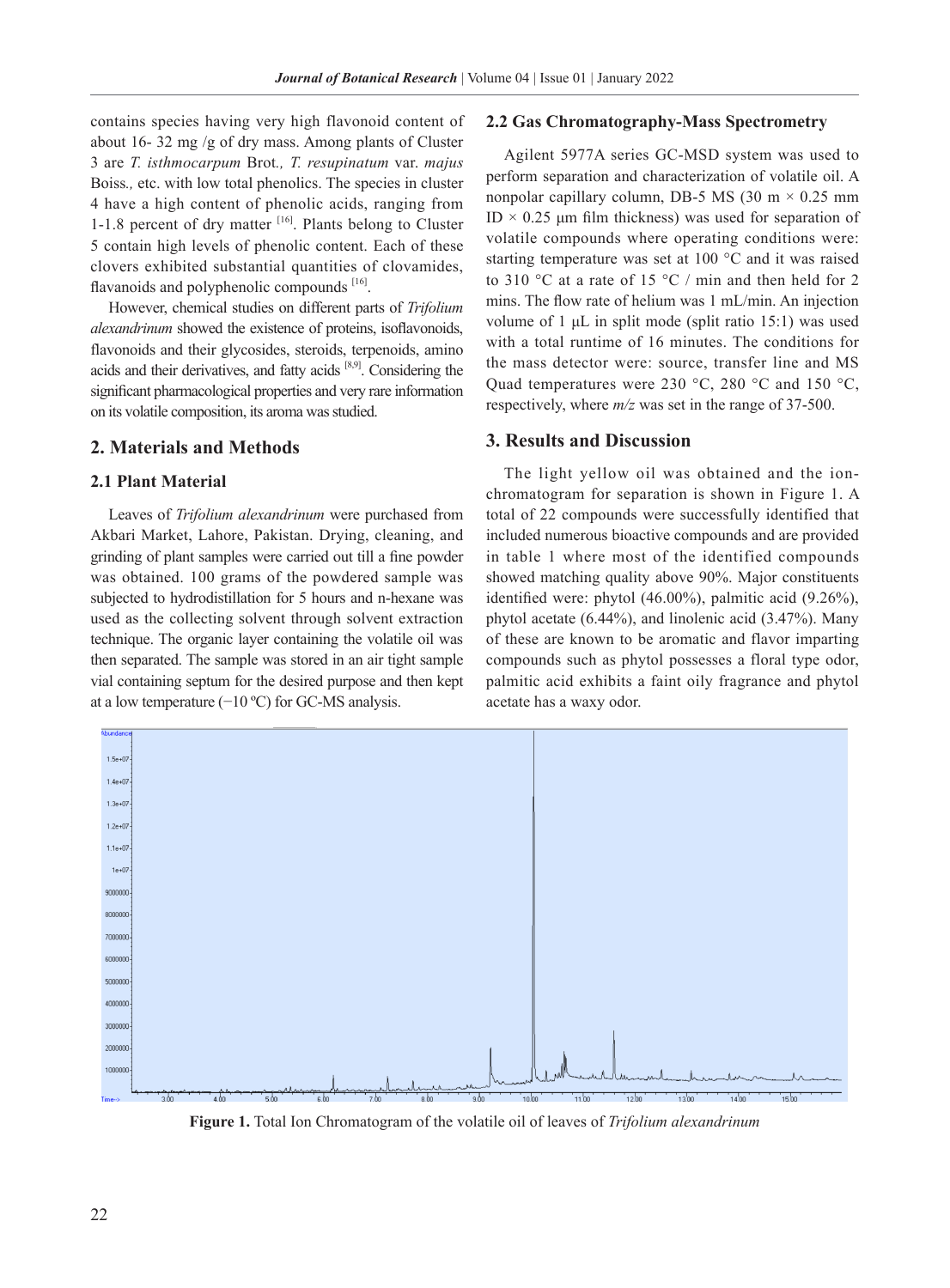| Journal of Botanical Research   Volume 04   Issue 01   January 2022 |  |  |  |  |
|---------------------------------------------------------------------|--|--|--|--|
|---------------------------------------------------------------------|--|--|--|--|

| Sr. No. | <b>Retention Time (min)</b> | <b>Identified Compounds</b>  | Abundance (%) | <b>Retention Indices</b><br>$(RI_{Li}\)$ |
|---------|-----------------------------|------------------------------|---------------|------------------------------------------|
| 1.      | 2.470                       | p-Cymene                     | T             | 1026                                     |
| 2.      | 3.162                       | Durene                       | 0.11          | 1115                                     |
| 3.      | 4.021                       | Safranal                     | 0.55          | 1173                                     |
| 4.      | 4.123                       | $\beta$ -Cyclocitral         | 0.45          | 1196                                     |
| 5.      | 4.318                       | β-homocyclocitral            | 0.23          | 1235                                     |
| 6.      | 5.35                        | β-Damascenone                | 0.79          | 1354                                     |
| 7.      | 5.56                        | Damascone                    | 0.42          | 1383                                     |
| 8.      | 6.18                        | trans- $\beta$ -Ionone       | 2.02          | 1470                                     |
| 9.      | 6.26                        | β-Ionone epoxide             | 0.36          | 1488                                     |
| 10.     | 7.83                        | Ar-tumerone                  | 0.52          | 1664                                     |
| 11.     | 8.23                        | Hexahydrofarnesyl acetone    | 0.67          | 1833                                     |
| 12.     | 8.76                        | Isophytol                    | 0.43          | 1920                                     |
| 13.     | 8.83                        | Methyl palmitate             | 0.43          | 1930                                     |
| 14.     | 9.22                        | Palmitic acid                | 9.26          | 1960                                     |
| 15.     | 10.04                       | Phytol                       | 46.00         | 2105                                     |
| 16.     | 10.28                       | Linolenic acid, methyl ester | 1.21          | 2125                                     |
| 17.     | 10.46                       | Oleic acid                   | 1.52          | 2141                                     |
| 18.     | 10.54                       | Linoleic acid                | 1.10          | 2145                                     |
| 19.     | 10.58                       | n-Nonadecanol-1              | 1.66          | 2156                                     |
| 20.     | 10.67                       | Linolenic acid               | 3.47          | 2143                                     |
| 21.     | 11.59                       | Phytol acetate               | 6.44          | 2218                                     |
| 22.     | 11.79                       | Tricosane                    | 0.42          | 2300                                     |

**Table 1.** Volatile composition of leaves of *Trifolium alexandrinum*

 $T = \text{trace} > 0.1$ ;  $RI_{\text{Lif}} = \text{Retention indices from literature}$ 

The spectra of major compounds are provided in Figure 2 and their fragmentation patterns and relative spectral data is provided as under:

Phytol: 297(<1, M+), 278(1), 123(28), 111(9), 95(16), 83(16), 71(100), 57(29). Peak match was 98%.

Palmitic acid: 258(1, M+), 257(4), 157(13), 129(41), 115(16), 73(100), 60(80), 57(71), 55(74). Peak match was 99% 71(100),

Phytol, acetate: 296(2, M+), 278(5), 151(4), 137(9), 123(58), 109(21), 95(50), 82(46), 68(64), 55(46). Peak match was 76%;

Linolenic acid: 204(1, M+), 189(1), 175(2), 161(1), 147(3), 133(4), 128(2), 121(16), 105(11), 93(49), 79(100), 67(79), 55(87); Peak match was 99%.

Numerous well-known and significantly bioactive constituents such as cymene, safranal, linolenic acid, linoleic acid, phytol, and palmitic acid were obtained from these oils. Phytol is a diterpene alcohol  $[22]$  and palmitic acid belongs to fatty acid class of compounds. Phytol being the major constituents of this oil where numerous studies have reported its pharmacological activities such as antibacterial  $[23]$ , antioxidant, antinociceptive activities  $[24]$ , antiallergic, anti-inflammatory  $[25,26]$ , antiquorum  $[27]$ , cytotoxic  $^{[28]}$  and antitumor activities  $^{[29]}$ . Besides, it has immunostimulant  $[30]$  and anticonvulsant properties as well [31]. It also acts as a precursor for the formation of vitamin E and  $K_1$ <sup>[32]</sup>. Phytol acetate is a diterpenoid derivative of phytol and have been reported for its remarkable antifungal, antibacterial [33] anti-diuretic and antiinflammatory  $[34]$  activities. On the other hand, palmitic acid is a well-known fatty acid that possesses antitumor [35], and anti-inflammatory activities and medicated oils rich in palmitic acid are used to treat rheumatic symptoms in the traditional medicine of India [36]. On the other hand, linoleic and linolenic acids are dietary essentials that also possess various medicinal properties. Linolenic acid is an omega-3 fatty acid whereas linoleic acid is an omega-6 fatty acid  $[37]$ . Linolenic acid, methyl ester has antioxidant and antimicrobial properties [38]. β-damascenone and damascenone are rose ketones and the former has been reported for it antispasmodic and anti-inflammatory properties [39]. Safranal is minor constituent of plant essential oil and it is reported for its antifungal [40] properties. Safranal also exhibits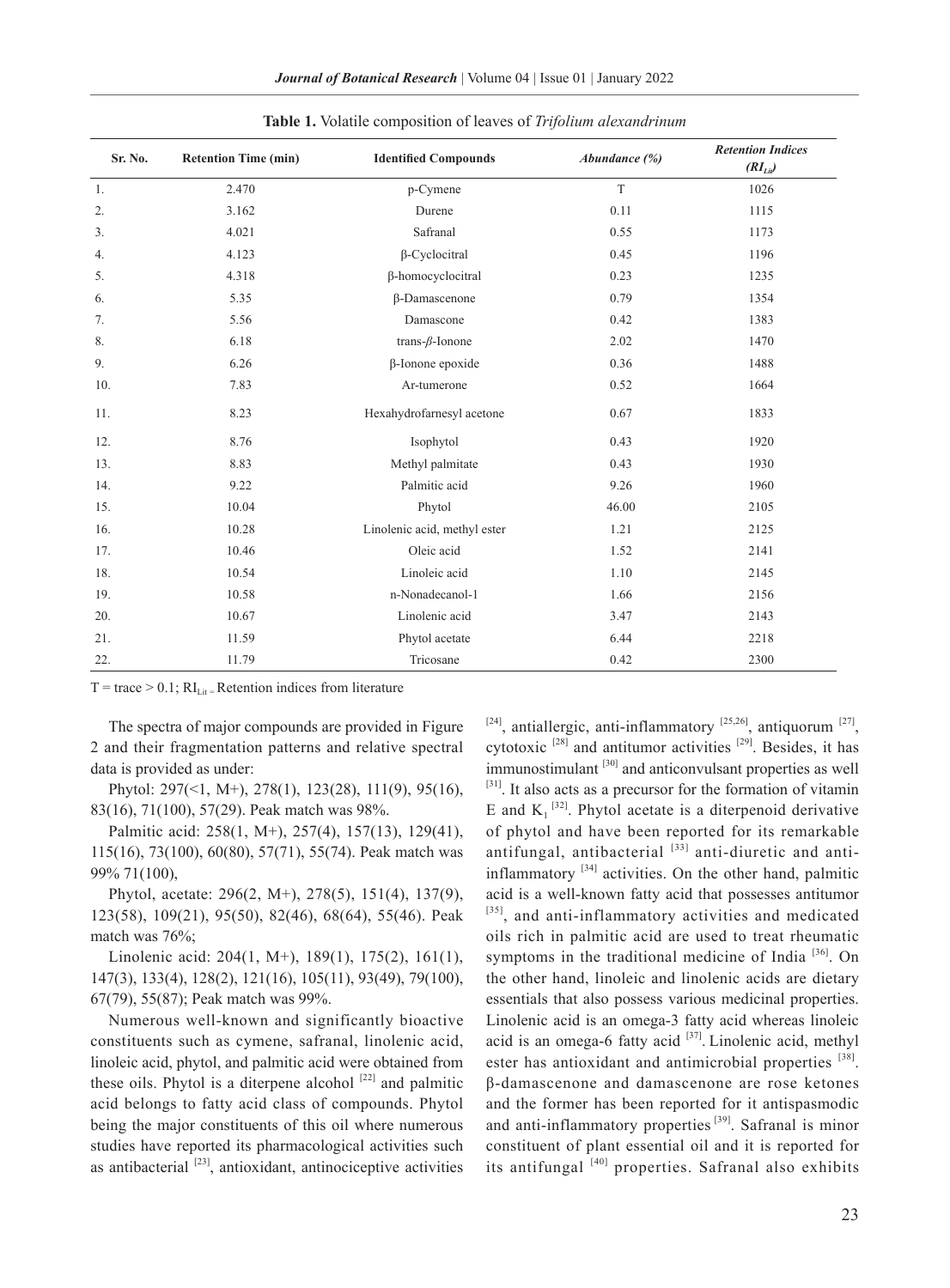

**Figure 2.** Matching mass spectra of major compounds.

 $S =$ sample spectra,  $L =$ Library match

anticonvulsant and antioxidant bioactivities. β-Ionone epoxide is a monoterpenoids derivative of β-Ionone which is a yellowish liquid. β-Ionone and its derivatives act like anticancer agents  $[41]$ . Immunological assay of ar-tumerone which is sesquiterpenoid that shows its strong potency against snake venom and thus used as a medicine for the treatment of snake bite  $[42]$ . p-Cymene is an important pharmaceutical component which is used to treat coughs and phlegm and is a monterpene having antioxidant properties which is used to cure ailments in which oxidative trauma shows pathophysiological role [43]. *β-Cyclocitral* is a monoterpene which possesses notable antimicrobial and antioxidant characteristics [44]. Besides, numerous other minor constituents are also present that exhibit aromatic and bioactive properties. The classification of the identified constituents is provided in Table 2. The major classes belong to terpenoids (including terpenes and terpenoid alcohols) and fatty acids where these classes also known to exhibit various pharmacological and aroma imparting properties [45-47].

| Table 2. Classification of volatile oil constituents |
|------------------------------------------------------|
|------------------------------------------------------|

| Sr.<br>No. | <b>Class of volatile</b><br>constituents | Serial numbers of<br>compounds from Table 1 | Percentage<br>(%) |
|------------|------------------------------------------|---------------------------------------------|-------------------|
| 1.         | Terpenes $&$<br>Terpenoids               | 1, 4, 8, 9, 21                              | 9.27              |
| 2.         | Fatty acids                              | 14, 17, 18, 20                              | 15.35             |
| 3.         | Ketones                                  | 6,7, 10, 11                                 | 2.4               |
| 4.         | Terpenoid alcohols                       | 12, 15                                      | 46.43             |
| 5.         | Aldehyde                                 | 3, 5                                        | 0.78              |
| 6.         | Esters                                   | 13,16                                       | 1.64              |
| 7.         | Others                                   | 22, 2, 19                                   | 2.19              |

# **4. Conclusions**

The volatile oil extracted from the leaves of *Trifolium alexandrinum* was found to contain a total of 22 constituents. In this study, it was discovered that phytol, a pharmacologically significant constituent, was present as one of the major constituents, and that it is associated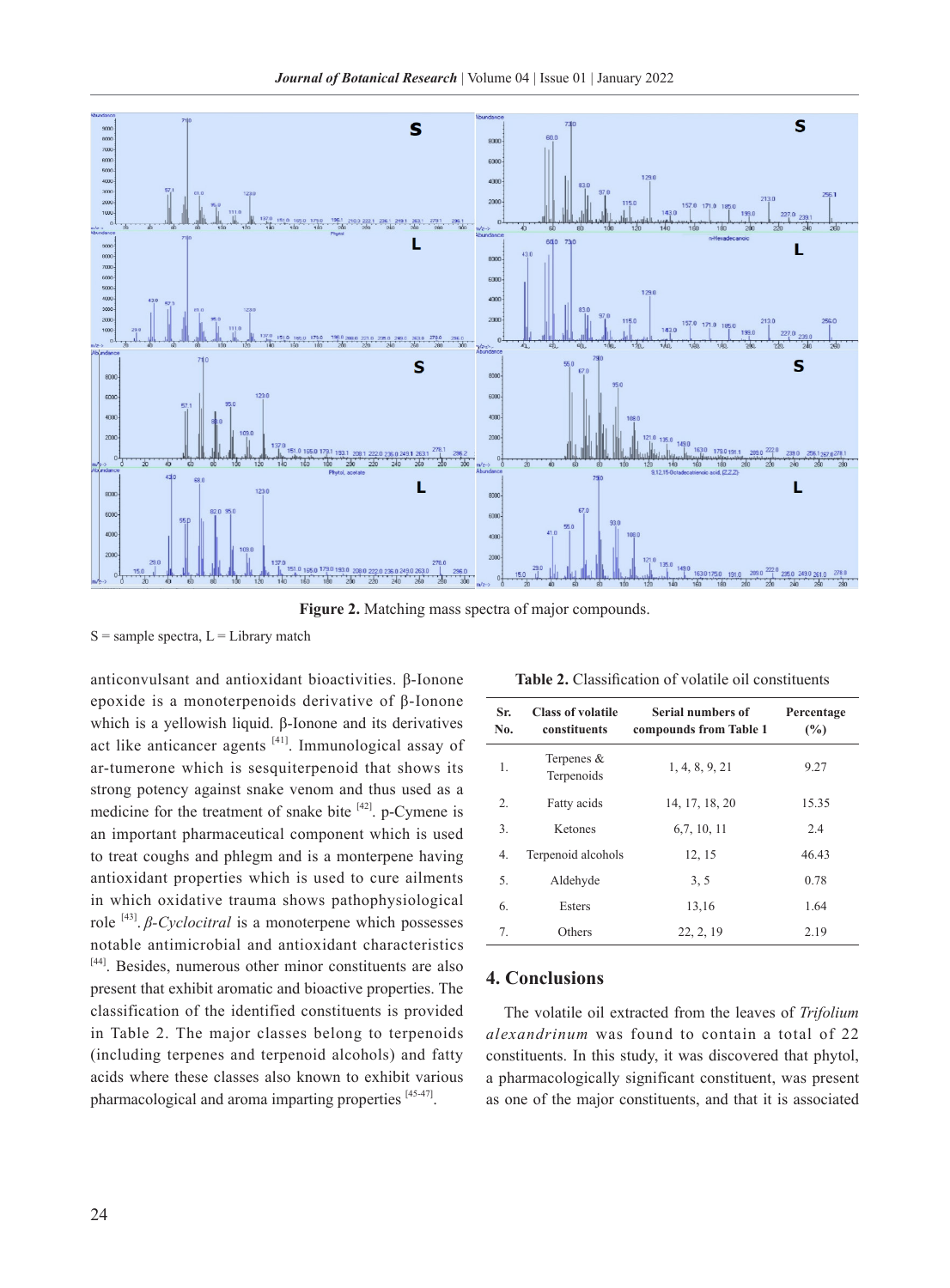with a variety of bioactive properties. There were several major and minor active constituents present, which led us to propose that further bioactive studies should be conducted in order to evaluate the bioactive potential of this volatile oil.

## **Acknowledgement**

The authors are grateful to the Higher Education Commission, Pakistan and University of the Punjab for providing financial assistance for this research work.

# **References**

- [1] Mojtaba, T., et al., 2011. In vitro antibacterial and antifungal activity of Salvia multicaulis. Journal of Essential oil bearing plants. 14(2), 255-259. DOI: https://doi.org/10.1080/0972060X.2011.10643930
- [2] Rozin, P., et al., 2004. Preference for natural: instrumental and ideational/moral motivations, and the contrast between foods and medicines. Appetite. 43(2), 147-154.

DOI:https://doi.org/10.1016/j.appet.2004.03.005

- [3] Bagamboula, C., Uyttendaele, M., Debevere, J., 2004. Inhibitory effect of thyme and basil essential oils, carvacrol, thymol, estragol, linalool and p-cymene towards Shigella sonnei and S. flexneri. Food microbiology. 21(1), 33-42. DOI:https://doi.org/10.1016/S0740-0020(03)00046-7
- [4] Kausar, F., et al., 2020. Volatile Composition and Antibacterial Activity of Leaves of Chorisia speciosa. Journal of the Mexican Chemical Society. 64(4), 339-348.

DOI:https://doi.org/10.29356/jmcs.v64i4.1440

- [5] Tahir, H., et al., 2020. Essential oil composition and antibacterial activity of Canarium strictum Roxb. resin. Plant Biosystems-An International Journal Dealing with all Aspects of Plant Biology. DOI:https://doi.org/10.1080/11263504.2020.1869114
- [6] Bano, S., et al., 2020. Comparative analysis of oil composition and antibacterial activity of aerial parts of Terminalia arjuna (Roxb.). Natural product research. 34(9), 1311-1314.

DOI:https://doi.org/10.1080/14786419.2018.1557656

- [7] Bugti, G.A., Shah, F., Rehman, S.U., 2016. Phenology of Coccinellid predators in berseem (Trifolium alexandrinum).
- [8] Sabudak, T., Guler, N., Trifolium, L., 2009. A review on its phytochemical and pharmacological profile. Phytotherapy Research: An International Journal Devoted to Pharmacological and Toxicological Evaluation of Natural Product Derivatives. 23(3), 439-446. DOI:https://doi.org/10.1002/ptr.2709

[9] Khan, A.V., et al., 2012. Antibacterial activity of leaves extracts of Trifolium alexandrinum Linn. against pathogenic bacteria causing tropical diseases. Asian Pacific journal of tropical biomedicine. 2(3), 189-194.

DOI:https://doi.org/10.1016/S2221-1691(12)60040-9

- [10] Sakeran, M.I., et al., 2014. Abrogation by Trifolium alexandrinum root extract on hepatotoxicity induced by acetaminophen in rats. Redox Report. 19(1), 26-33. DOI:https://doi.org/10.1179/1351000213Y.0000000068
- [11] Ali, H., Naseer, M., Sajad, M.A., 2012. Phytoremediation of heavy metals by Trifolium alexandrinum. International Journal of Environmental Sciences. 2(3), 1459.
- [12] Helmi, R., et al., 1968. Preliminary report on the hypoglycaemic effect of Trifolium alexandrinum and Lupinus termis in animal and man. The Journal of the Egyptian Medical Association. 52(7), 538-551.
- [13] Mohamed, K.M., et al., 1999. Megastigmane glycosides from seeds of Trifoliumalexandrinum. Phytochemistry. 50(5), 859-862.

DOI:https://doi.org/10.1016/S0031-9422(98)00603-7

- [14] Kolodziejczyk-Czepas, J., 2016. Trifolium species-the latest findings on chemical profile, ethnomedicinal use and pharmacological properties. Journal of Pharmacy and Pharmacology. 68(7), 845-861. DOI:https://doi.org/10.1111/jphp.12568
- [15] https://www.feedipedia.org/node/248, B.T.a.
- [16] Kolodziejczyk-Czepas, J., 2012. Trifolium species-derived substances and extracts—Biological activity and prospects for medicinal applications. Journal of ethnopharmacology. 143(1), 14-23. DOI:http://doi/10.1016/j.jep.2012.06.048
- [17] Sabudak, T., et al., 2008. Antiinflammatory and antioxidant activities of Trifolium resupinatum var. microcephalum extracts.
- [18] Khan, S.W., Khatoon, S., 2008. Ethnobotanical studies on some useful herbs of Haramosh and Bugrote valleys in Gilgit, northern areas of Pakistan. Pakistan Journal of Botany. 40(1), 43.
- [19] Menković, N., et al., 2011. Ethnobotanical study on traditional uses of wild medicinal plants in Prokletije Mountains (Montenegro). Journal of ethnopharmacology. 133(1), 97-107.

DOI:https://doi.org/10.1016/j.jep.2010.09.008

[20] Barros, L., et al., 2010. In vitro antioxidant properties and characterization in nutrients and phytochemicals of six medicinal plants from the Portuguese folk medicine. Industrial Crops and Products. 32(3), 572- 579.

DOI:https://doi.org/10.1016/j.indcrop.2010.07.012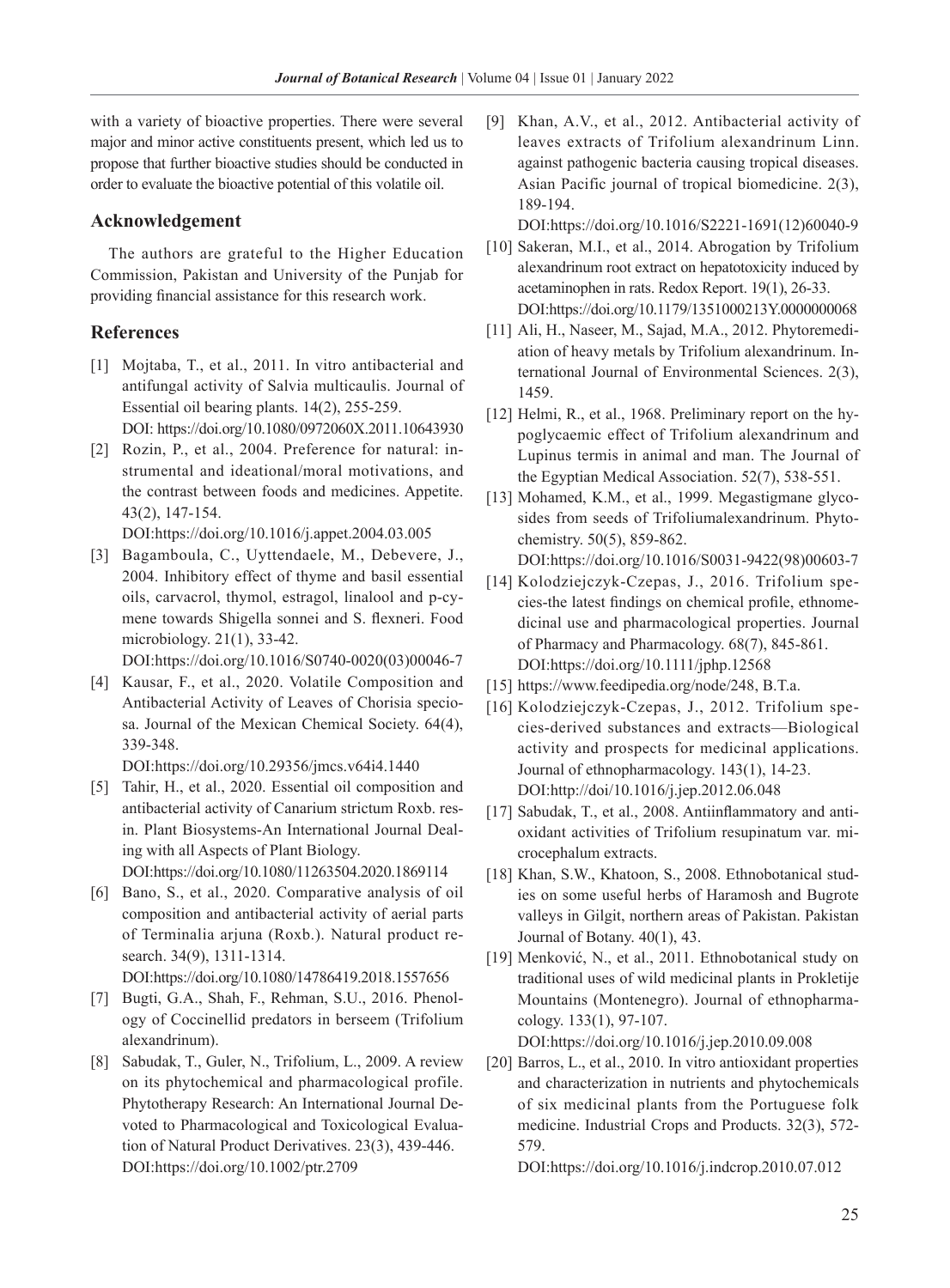- [21] Tham, D.M., Gardner, C.D., Haskell, W.L., 1998. Potential health benefits of dietary phytoestrogens: a review of the clinical, epidemiological, and mechanistic evidence. The Journal of Clinical Endocrinology & Metabolism. 83(7), 2223-2235. DOI:https://doi.org/10.1210/jcem.83.7.4752
- [22] de Moraes, J., et al., 2014. Phytol, a diterpene alcohol from chlorophyll, as a drug against neglected tropical disease Schistosomiasis mansoni. PLoS neglected tropical diseases. 8(1), e2617. DOI:https://doi.org/10.1371/journal.pntd.0002617
- [23] Inoue, Y., et al., 2005. Biphasic effects of geranylgeraniol, teprenone, and phytol on the growth of Staphylococcus aureus. Antimicrobial Agents and Chemotherapy. 49(5), 1770-1774.

DOI:https://doi.org/10.1128/AAC.49.5.1770-1774.2005

- [24] Santos, C.C.d.M.P., et al., 2013. Antinociceptive and antioxidant activities of phytol in vivo and in vitro models. Neuroscience Journal. DOI:http://dx.doi.org/10.1155/2013/949452
- [25] Ryu, K.R., et al., 2011. Anti-scratching behavioral effect of the essential oil and phytol isolated from Artemisia princeps Pamp. in mice. Planta medica. 77(01), 22-26.

DOI:http://doi.org/10.1055/s-0030-1250119

- [26] Silva, R.O., et al., 2014. Phytol, a diterpene alcohol, inhibits the inflammatory response by reducing cytokine production and oxidative stress. Fundamental & clinical pharmacology. 28(4), 455-464. DOI:https://doi.org/10.1111/fcp.12049
- [27] Pejin, B., et al., 2015. In vitro anti-quorum sensing activity of phytol. Natural product research. 29(4), 374-377.

DOI:https://doi.org/10.1080/14786419.2014.945088

- [28] Pejin, B., Kojic, V., Bogdanovic, G., 2014. An insight into the cytotoxic activity of phytol at in vitro conditions. Natural product research. 28(22), 2053-2056. DOI:https://doi.org/10.1080/14786419.2014.921686
- [29] Kim, K., et al., 1993. Antitumor activity of phytol identified from perilla leaf and its augmentative effect on cellular immune response. Korean J Nutr. 26(26), 379-389.
- [30] Lim, S.Y., et al., 2006. Phytol-based novel adjuvants in vaccine formulation: 1. assessment of safety and efficacy during stimulation of humoral and cell-mediated immune responses. Journal of immune based therapies and vaccines. 4(1), 6.
- [31] Costa, J., et al., 2012. Anticonvulsant effect of phytol in a pilocarpine model in mice. Neuroscience letters. 523(2), 115-118. DOI:https://doi.org/10.1016/j.neulet.2012.06.055
- [32] Sermakkani, M., Thangapandian, V., 2012. GC-MS analysis of Cassia italica leaf methanol extract. Asian J Pharm Clin Res. 5(2), 90-94.
- [33] Rajab, M.S., et al., 1998. Antimycobacterial activity of (E)-phytol and derivatives: a preliminary structure-activity study. Planta medica. 64(01), 2-4. DOI:http://doi.org/10.1055/s-2006-957354
- [34] Farid, M.M., et al., 2015. Cytotoxic activity and phytochemical analysis of Arum palaestinum Boiss. Asian Pacific journal of tropical biomedicine. 5(11), 944-947.

DOI:https://doi.org/10.1016/j.apjtb.2015.07.019

- [35] Harada, H., et al., 2002. Antitumor activity of palmitic acid found as a selective cytotoxic substance in a marine red alga. Anticancer research. 22(5), 2587- 2590.
- [36] Aparna, V., et al., 2012. Anti-inflammatory property of n-hexadecanoic acid: structural evidence and kinetic assessment. Chemical biology & drug design. 80(3), 434-439.

DOI:https://doi.org/10.1111/j.1747-0285.2012.01418.x

[37] Schübel, R., et al., 2017. Dietary essential α-linolenic acid and linoleic acid differentially modulate TN-Fα-induced NFκB activity in FADS2-deficient HEK-293 cells. International Journal of Food Sciences and Nutrition. 68(5), 553-559.

DOI:https://doi.org/10.1080/09637486.2016.1265918

- [38] Jalalvand, A.R., et al., 2019. Chemical characterization and antioxidant, cytotoxic, antibacterial, and antifungal properties of ethanolic extract of Allium Saralicum RM Fritsch leaves rich in linolenic acid, methyl ester. Journal of Photochemistry and Photobiology B: Biology. 192, 103-112. DOI:https://doi.org/10.1016/j.jphotobiol.2019.01.017
- [39] Pongprayoon, U., et al., 1992. Antispasmodic activity of β-damascenone and E-phytol isolated from Ipomoea pes-caprae. Planta medica. 58(01), 19-21. DOI:http://doi.org/10.1055/s-2006-961381
- [40] Carradori, S., et al., 2016. Antimicrobial activity, synergism and inhibition of germ tube formation by Crocus sativus-derived compounds against Candida spp. Journal of enzyme inhibition and medicinal chemistry. 31(sup2), 189-193. DOI:https://doi.org/10.1080/14756366.2016.1180596

[41] Ansari, M., Emami, S., 2016. β-Ionone and its ana-

- logs as promising anticancer agents. European journal of medicinal chemistry. 123, 141-154. DOI:https://doi.org/10.1016/j.ejmech.2016.07.037
- [42] Ferreira, L.A., et al., 1992. Antivenom and biological effects of ar-turmerone isolated from Curcuma longa (Zingiberaceae). Toxicon. 30(10), 1211-1218.